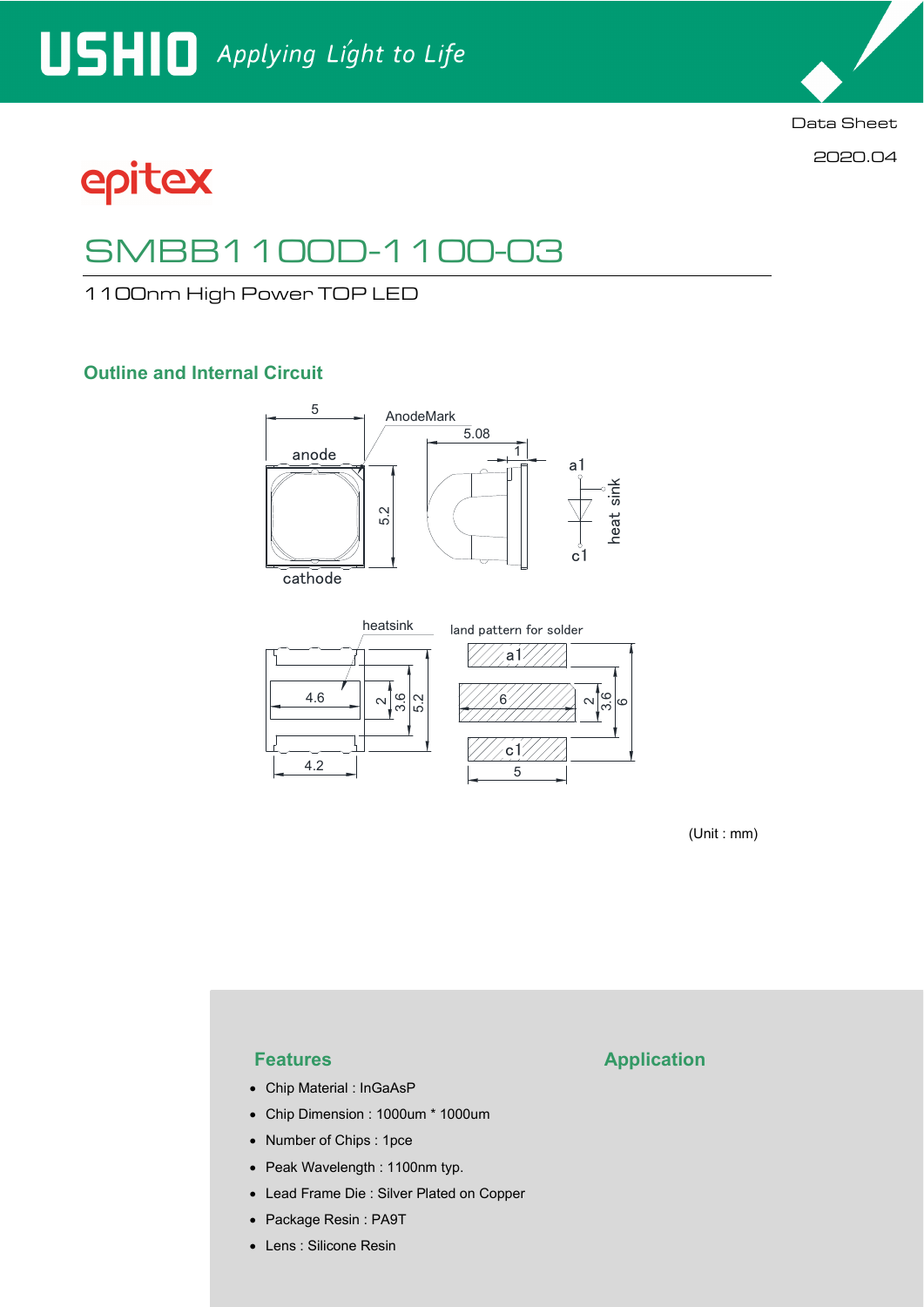### **Absolute Maximum Ratings (Tc=25°C)**

| <b>Item</b>                  | <b>Symbol</b> | <b>Ratings</b> | <b>Unit</b> |
|------------------------------|---------------|----------------|-------------|
| Power Dissipation            | <b>PD</b>     | (1800)         | mW          |
| <b>Forward Current</b>       | IF            | 1000           | mA          |
| <b>Pulse Forward Current</b> | <b>IFP</b>    | (2000)         | mA          |
| Reverse Voltage              | VR.           | 5              | $\vee$      |
| <b>Thermal Resistance</b>    | Rthja         | 10             | K/W         |
| Junction Temperature         | Tj            | 120            | $^{\circ}C$ |
| <b>Operating Temperature</b> | Topr          | $-40 - +100$   | $^{\circ}C$ |
| Storage Temperature          | Tstg          | $-40 - +100$   | $^{\circ}C$ |
| <b>Soldering Temperature</b> | <b>TSOL</b>   | 250            | $^{\circ}C$ |

‡Pulse Forward Current condition : Duty 1% and Pulse Width=10us.

‡Soldering condition : Soldering condition must be completed with 5 seconds at 250°C.

#### **Optical and Electrical Characteristics (Tc=25°C)**

(\*: 100% testing, \*\*: reference value)

| <b>Parameter</b>            | <b>Symbol</b>    | <b>Min</b> | <b>Typ</b> | <b>Max</b> | <b>Unit</b> | <b>Test Condition</b> |
|-----------------------------|------------------|------------|------------|------------|-------------|-----------------------|
| Forward Voltage             | <b>VF</b>        |            | 1.4        | (1.8)      | $\vee$      | $IF=1A*$              |
|                             | <b>VFP</b>       |            | 1.7        |            |             | $IFP = 2A**$          |
| <b>Reverse Current</b>      | IR.              |            |            | 10         | uA          | $VR=5V*$              |
| <b>Total Radiated Power</b> | PO               | 170        | 260        |            | mW          | $IF=1A*$              |
|                             |                  |            | 380        |            |             | $IFP = 2A**$          |
| <b>Radiant Intensity</b>    | IE               |            | 380        |            | mW/sr       | $IF=1A**$             |
|                             |                  |            | 560        |            |             | $IFP = 2A**$          |
| Peak Wavelength             | $\lambda p$      | 1050       |            | 1150       | nm          | $IF=1A*$              |
| Half Width                  | $\Delta \lambda$ |            | 50         |            | nm          | $IF=1A**$             |
| Viewing Half Angle          | $\theta$ 1/2     |            | ±24        |            | deg.        | IF=100mA**            |
| Rise Time                   | tr               |            | 90         |            | ns          | $IF=1A**$             |
| Fall Time                   | tf               |            | 30         |            | ns          | $IF=1A***$            |

‡Radiated Power is measured by G8370-85.

‡Radiant Intensity is measured by ANDO Optical Multi Meter AQ2140 & AQ2743.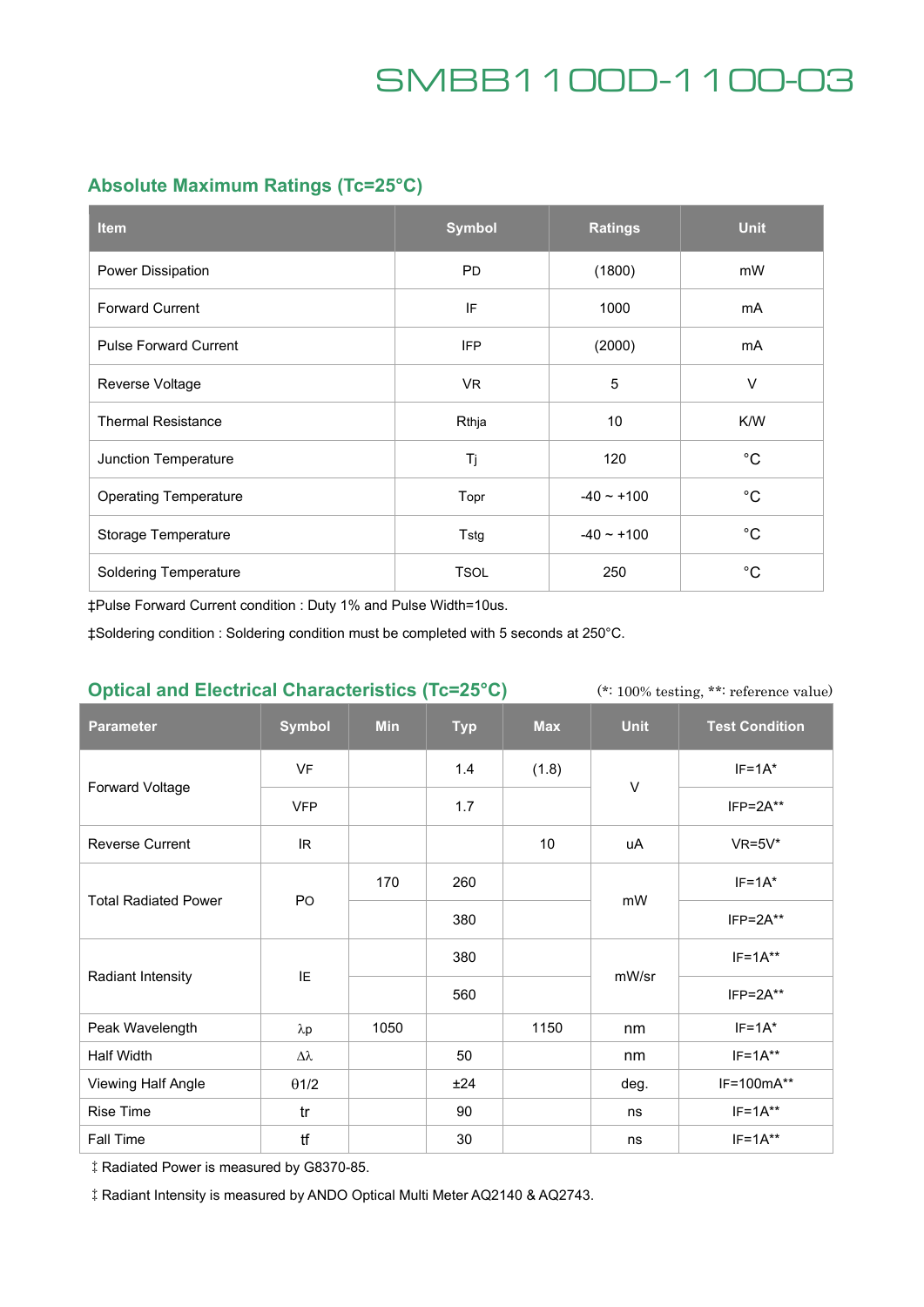**Relative Radiant Intensity -** 

### **Typical Characteristic Curves**



### **Forward Current - Forward Voltage**





**Allowable Forward Current - Ambient Temperature**

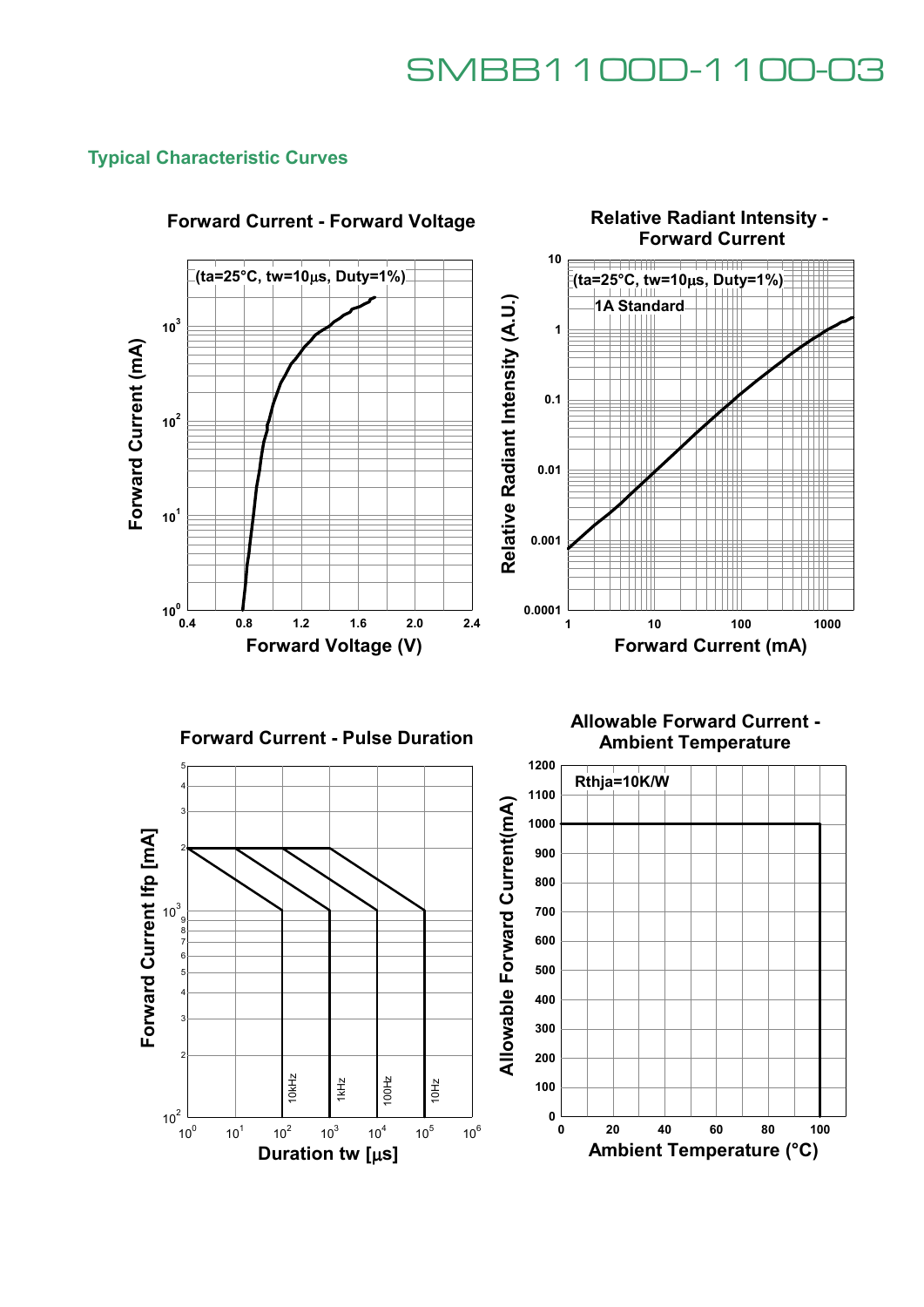

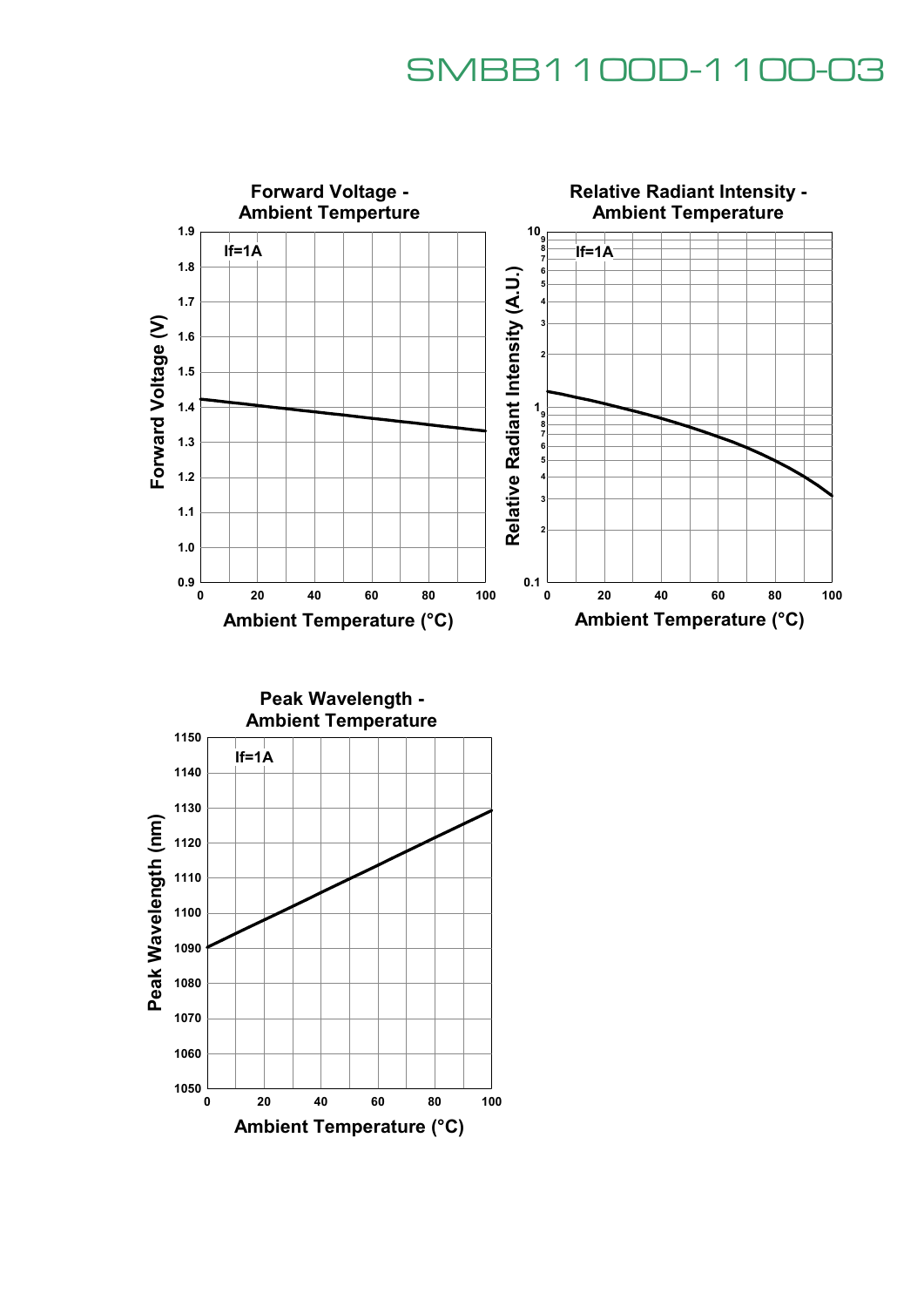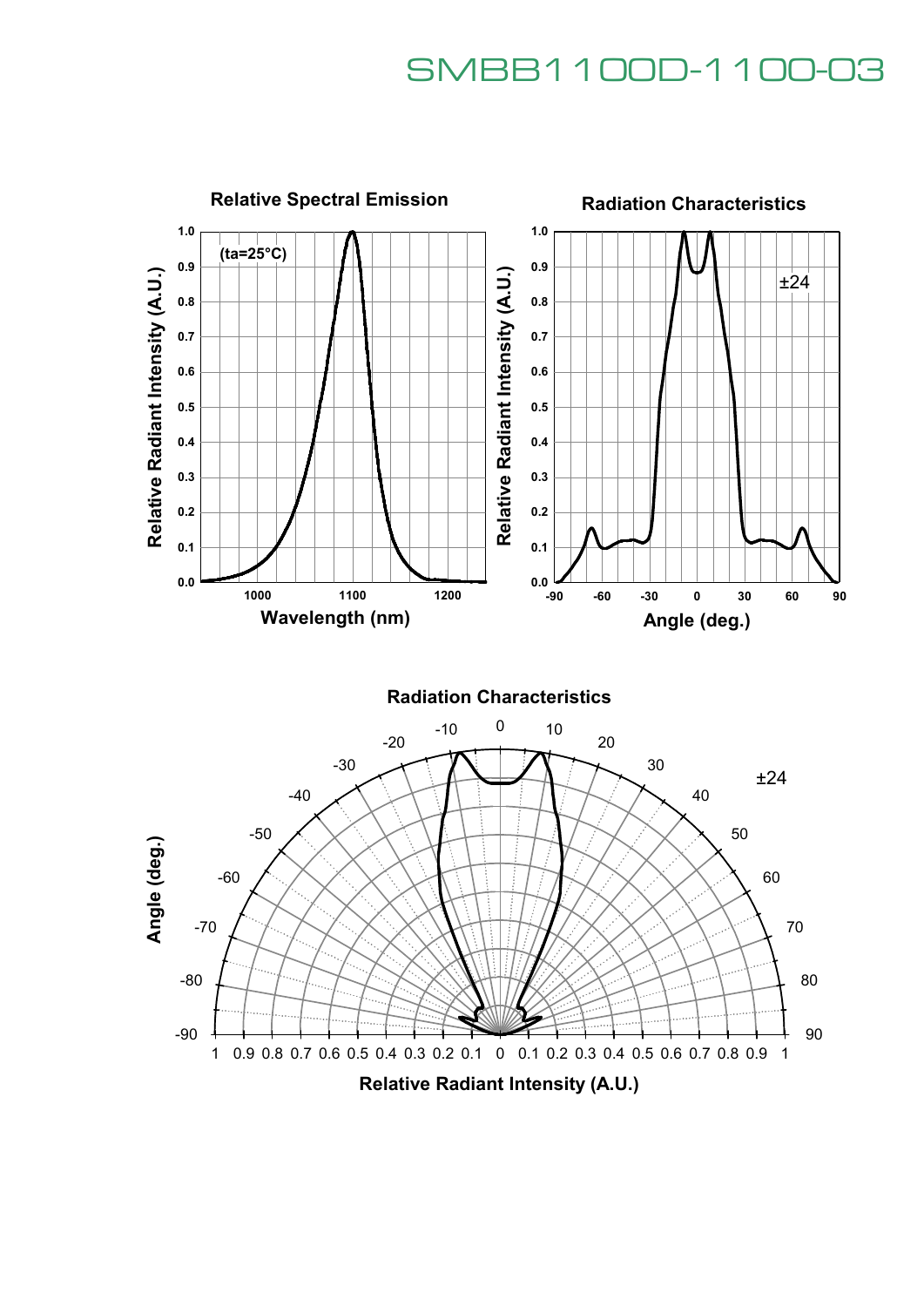### **Recommended Reflow Soldering Profile**

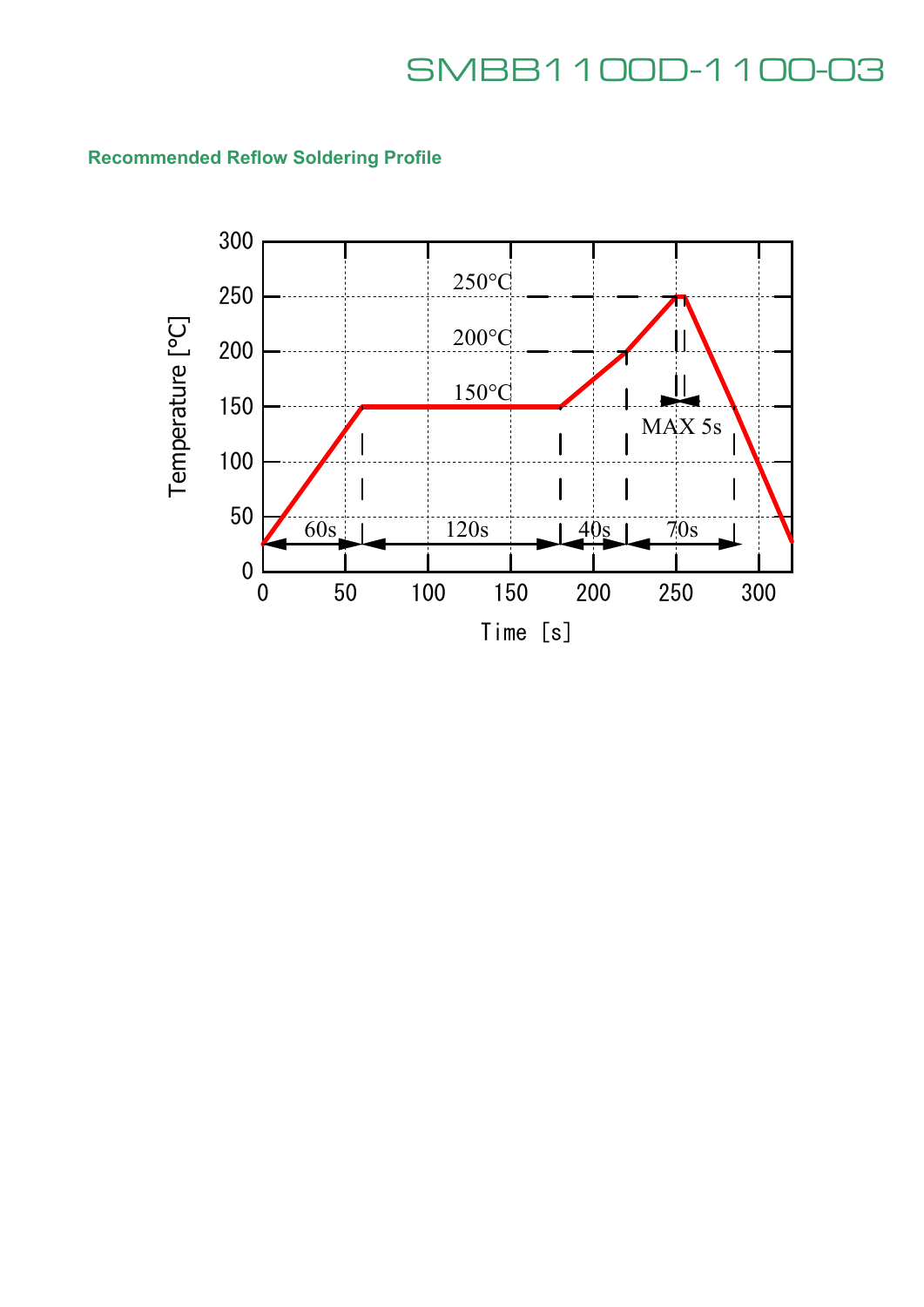#### **Wrapping**

Moisture barrier bag aluminum laminated film with a desiccant to keep out the moisture absorption during the transportation and storage.

### **SMD LED storage and handling precautions**

#### **Storage Conditions before Opening a Moisture-Barrier Aluminum Bag**

- Before opening a moisture-barrier aluminum bag, please store it at <30°C, <60%RH.
- Please note that the maximum shelf life is 12 months under these conditions.

#### **Storage Conditions after Opening a Moisture-Barrier Aluminum Bag**

- After opening a moisture-barrier aluminum bag, store the aluminum bag and silica gel in a desiccator.
- After opening the bag, please solder the LEDs within 72 hours in a room with 5 30°C, <50%RH.
- Please put any unused, remaining LEDs and silica gel back in the same aluminum bag and then vacuum-seal the bag.
- It is recommended to keep the re-sealed bag in a desiccator at <30%RH.
- The 72-hour- long floor life does not include the time while LEDs are stored in the moisture-barrier aluminum bag. However, we strongly recommend to solder the LEDs as soon as possible after opening the aluminum bag.

#### **Notes about Re-sealing a Moisture-Barrier Aluminum Bag**

 When vacuum-sealing an opened aluminum bag, if you find the moisture-indicator of the silica gel has changed to pink from blue (indicating a relative humidity of 30 % or more), please do not use the unused LEDs, the aluminum bag, or the silica gel.

#### **Notes about Opening a Re-sealed Moisture-Barrier Aluminum Bag**

 When opening a vacuumed and re-sealed aluminum bag in order to use the remaining LEDs stored in the bag, if you find that the moisture-indicator of the silica has changed to pink, please do not use the LEDs.